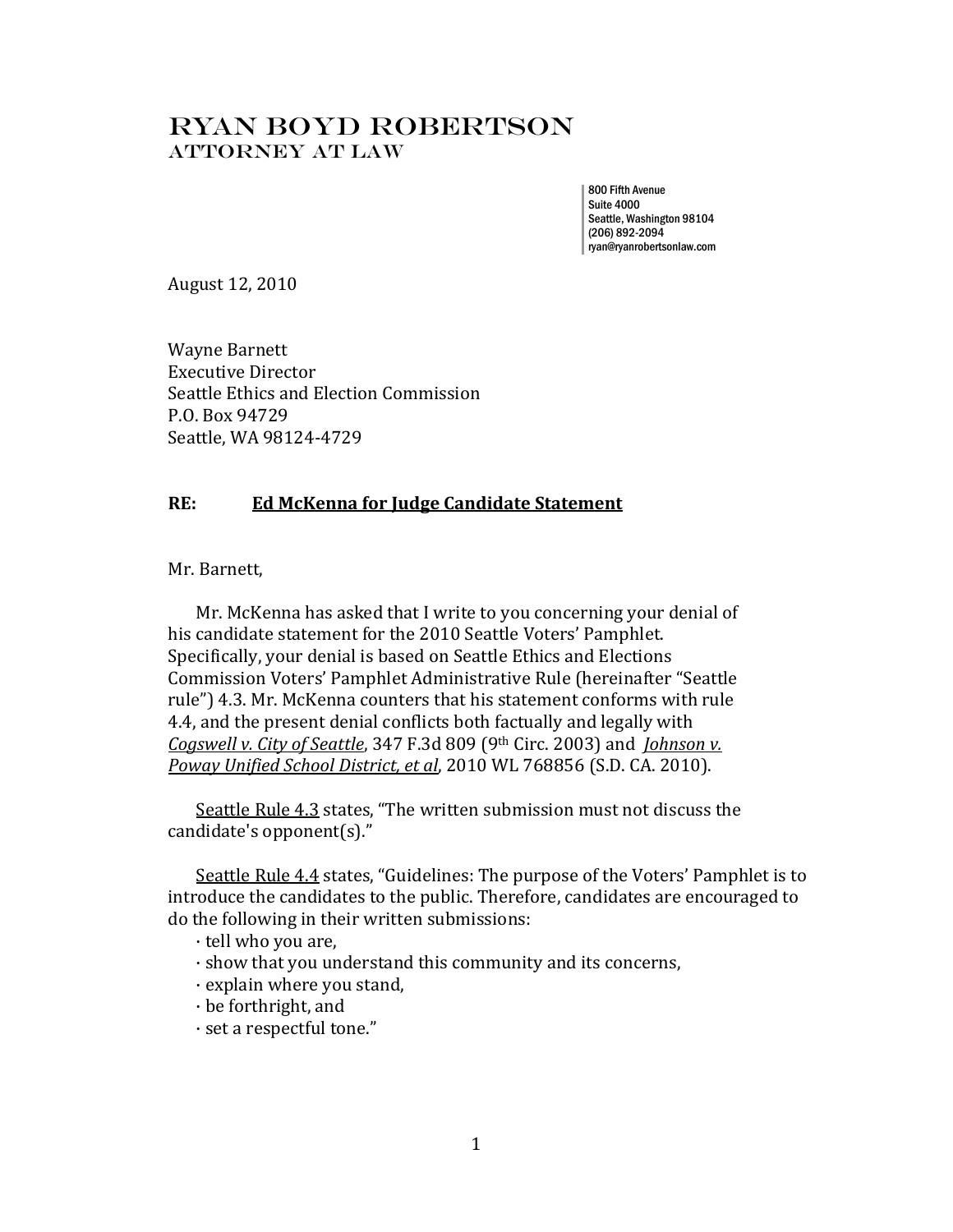Mr. McKenna has submitted a candidate statement wherein he includes the following statement:

"I believe the citizens of Seattle deserve better than a judge who was rated the very lowest in a recent King County Bar Association judicial evaluation survey."

The Seattle voters' pamphlet is a limited public forum. *Cogswell v. City of Seattle*, 347 F.3d 809, 814 (9th Circ. 2003). Because a limited public forum is a type of non-public forum, a local government can restrict the content of the pamphlet as necessary to meet the purpose for which it created the forum. *Cogswell*, at 818. The test to evaluate government regulations within a limited public forum is (1) does the restriction discriminate according to the viewpoint of the speaker, and (2) is the restriction reasonable? *Cogswell*, at 814. The *Cogswell* court held Seattle rule 4.3<sup>1</sup> did not amount to view point discrimination, and it was a reasonable restriction within the context of the pamphlet. *Cogswell*, supra.

In *Cogswell*, a candidate for City Council sought to include the following statement in the voters' pamphlet:

"Sound Transit refuses to consider Monorail even though Seattle voted for it twice. The incumbent, **Council member McIver**, was originally appointed-not elected-to his seat on the city council in 1996. Since taking office, **McIver** has served as a key board member and lobbied against grants for Monorail from that agency; voted for legislation that repealed the first Monorail Initiative; hesitated to stand against the forces on regional committees who want more lanes on SR 520, and is failing to pursue sensible public transportation solutions for the city and the region." [Emphasis added]

This statement clearly addressed the incumbent and criticized his views on pertinent issues before the City Council. Cogswell challenged the restriction on the grounds the restriction violated the First Amendment and lost. The Court found the restriction reasonable.

Based on the *Cogswell* decision Mr. McKenna does not challenge the existence on Seattle Rule 4.3. Rather, he contends the rule is being unfairly applied to his proposed statement. He contends his statement does not violate Rule 4.3. To the contrary, his statement conforms with Rule 4.4, and the decision to reject the statement amounts to view point discrimination.

 $\overline{a}$ 

<sup>&</sup>lt;sup>1</sup> At the time the rule was found at SMC 2.14.060(c).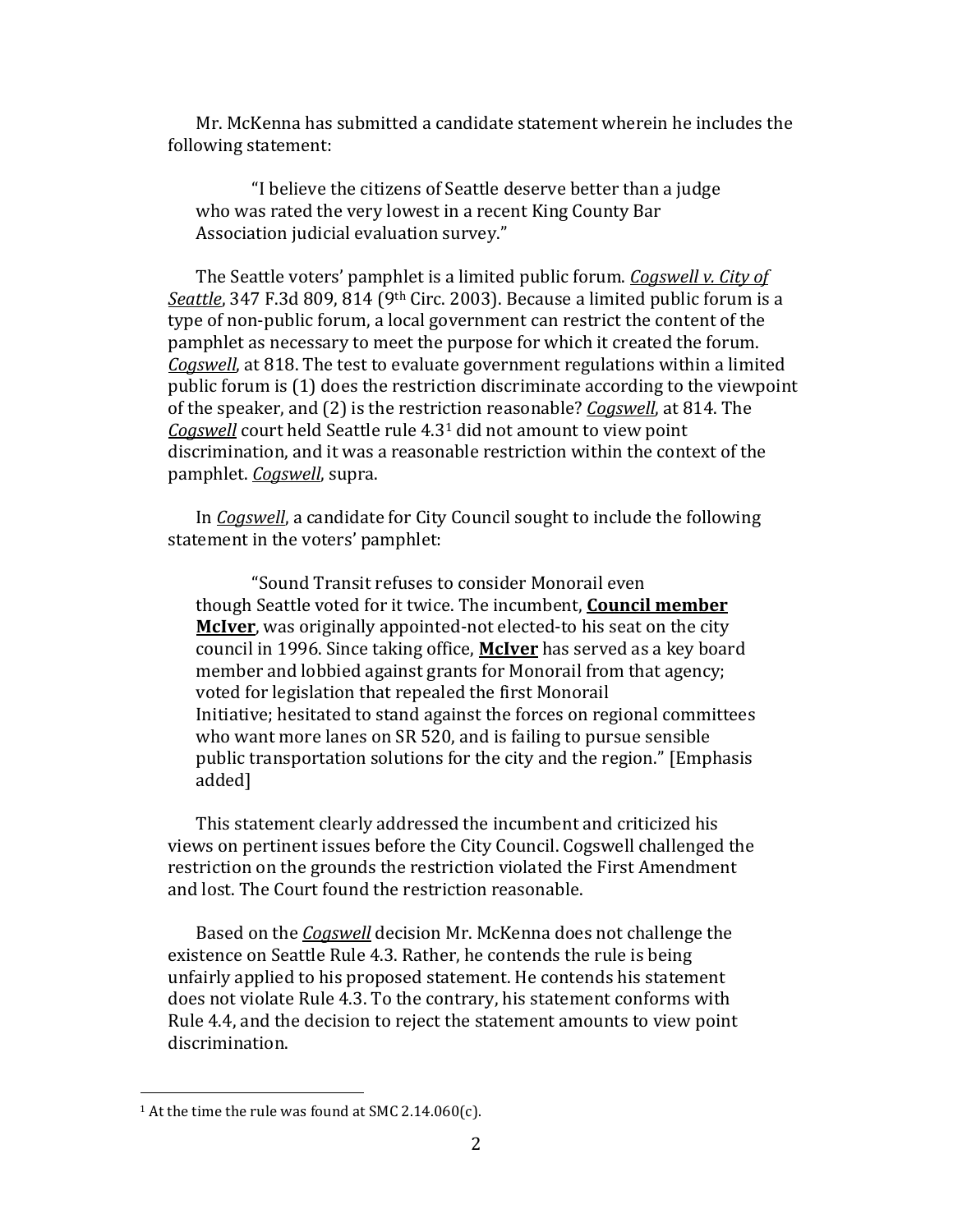According to *Cogswell*, government may not regulate speech based on its substantive content or the message it conveys. *Cogswell*, at 814; citing *Rosenberger v. Rector & Visitors of the Univ. of VA*., 515 U.S. 819, 828, 115 S.Ct. 2510, 132 L.Ed.2d 700 (1995). The First Amendment forbids government regulation of speech that favors some viewpoints or ideas at the expense of others. Cogswell, at 814; citing *Lamb's Chapel v. Ctr. Moriches Union Free Sch. Dist*., 508 U.S. 384, 394, 113 S.Ct. 2141, 124 L.Ed.2d 352 (1993). The Court noted that the line between acceptable subject matter limitation and unconstitutional viewpoint discrimination is not a bright one. *Cogswell*, at 815. If the speech at issue does not fall within an acceptable subject matter otherwise included in the forum, the State may legitimately exclude it from the forum it has created. *Cogswell*, at 815. [Emphasis added] However, if the speech does fall within an acceptable subject matter otherwise included in the forum, the State may not legitimately exclude it from the forum based on the viewpoint of the speaker. *Id*.

Application of this latter rule is found in *Johnson v. Poway Unified School District, et al*. Johnson was (and presumably still is) a high school teacher within the school district. The school district had a long standing policy allowing teachers to display on their classroom walls messages and other items that reflect the teacher's personality, opinions, and values, as well as political social and religious concerns so long as the wall display does not materially disrupt school work or cause substantial disorder or interference in the classroom. Johnson displayed religious material in his classroom that did not disrupt the classroom. However, because of its Christian content, another teacher objected.

The Court found the classroom constituted a limited public forum. Citing to *Cogswell*, the Court stated the rule written above - If certain speech "fall[s] within an acceptable subject matter otherwise included in the forum, the State may not legitimately exclude it from the forum based on the viewpoint of the speaker." *Johnson*, supra; *Cogswell v. City of Seattle*, 347 F.3f 809, 815 (9th Circ. 2003). The distinction with *Cogswell* was that the school district had a rule permitting a teacher to display religiously based material in the classroom on the condition it was not disruptive. Johnson complied with this rule. Therefore, the school district's decision to order him to take his display down amounted to view point discrimination; his expression under the rule could not be displayed, while others could.

According to *Cogswell*, the stated purpose of publishing a candidate's statement in a voter's pamphlet is to "introduce the candidates to the voters." Rule 4.4 furthers this purpose by encouraging candidates to write within their statements: (1) tell who you are, (2) show that you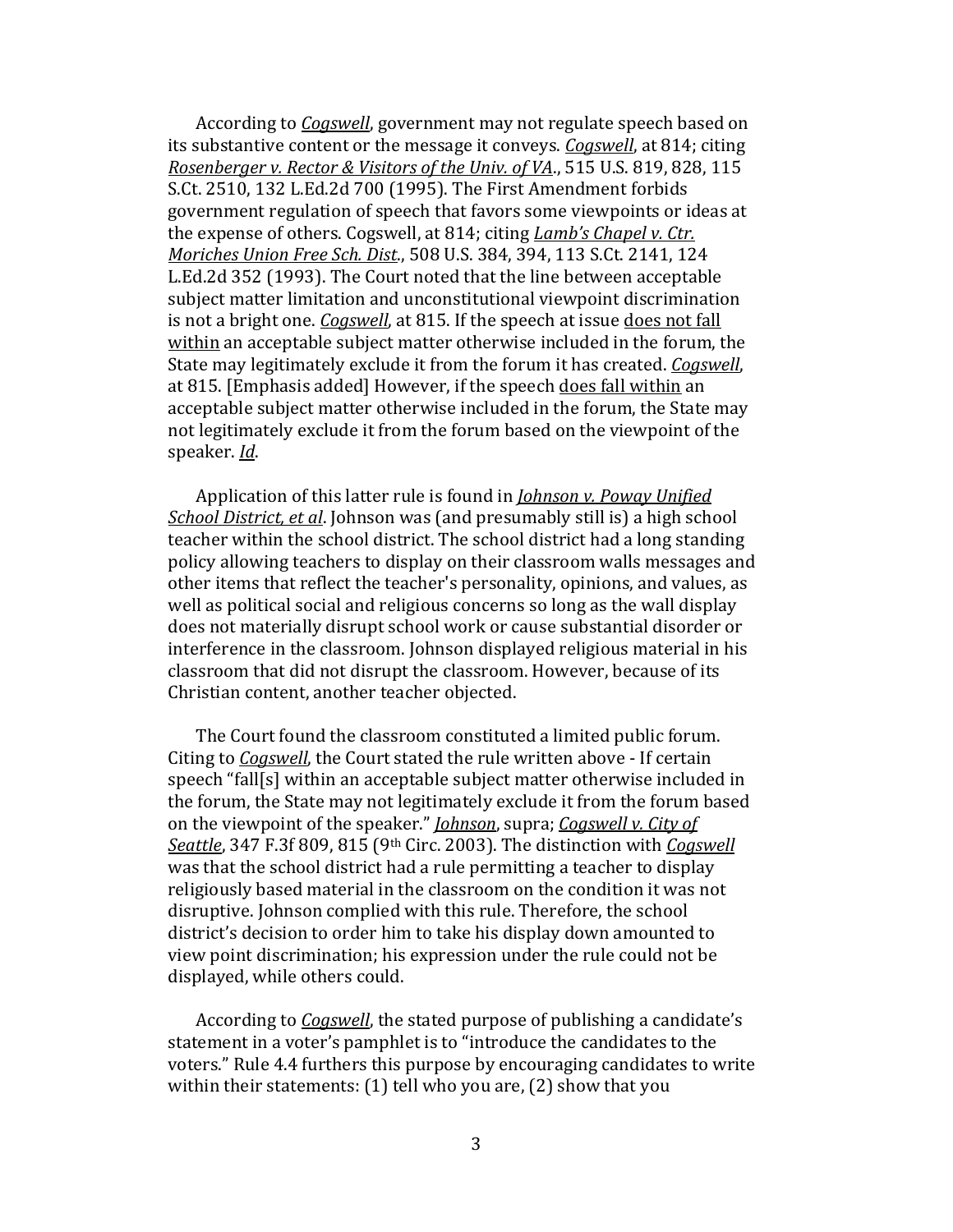understand this community and its concerns, and (3) explain where you stand.

Mr. McKenna's statement tells voters who he is. He is a city prosecutor with years of experience, has implemented change to help the people of Seattle, and has the endorsement of several persons and organizations.

The statement tells the voters Mr. McKenna understands the community and its concerns. He wants the city judiciary to comply with financial rules to make it more efficient.

The statement tells voters where Mr. McKenna stands. He wants a judiciary that is transparent and accountable. He wants it to run efficiently. He wants to bring new leadership. He wants the court to have the people's respect. **He believes the citizens of Seattle deserve better than a judge who was rated the very lowest in a recent King County Bar Association judicial evaluation survey.**

This latter statement differs from the statement in *Cogswell* in two important respects: (1) the opponent's name is not mentioned; and (2) the statement identifies a belief held by the candidate which furthers the forum's intended purpose – to introduce the candidate to the voters.

The Seattle rules must be applied equally to all candidates. To provide a forum for candidates to introduce themselves to voters is an invitation for candidates to express their beliefs which compel them toward public office. Candidates for the local school board may believe in the need for better teachers or schools. Candidates for a local fire district may believe in financial oversight and better infrastructure investment. Candidates for city council may believe in rent subsidies to protect the poor or a better police response to crimes. Whatever the case, candidates for office will generally hold strong beliefs to differentiate oneself from other candidates. The voters' pamphlet restricts speech to a description of the candidate. Yet parameters of this restriction incorporates beliefs held by a candidate. A statement that expresses a core belief of a candidate should therefore be in compliance with the Seattle rules.

A decision to exclude Mr. McKenna's statement conflicts with *Johnson*. Mr. McKenna's statement satisfies the requirements under Seattle Rule 4.4. This "subject neutral" rule applies to all candidates. This is similar to the rule in *Johnson* by the school district that allowed teachers to display religious and spiritual material within the classroom. Johnson's display of Christian based material in his classroom was no different an expression of speech, and no less in compliance with the rule, than another teacher's display of the lyrics to the Beatles' song "Imagine." Forcing Johnson to take down his material constituted view point discrimination.